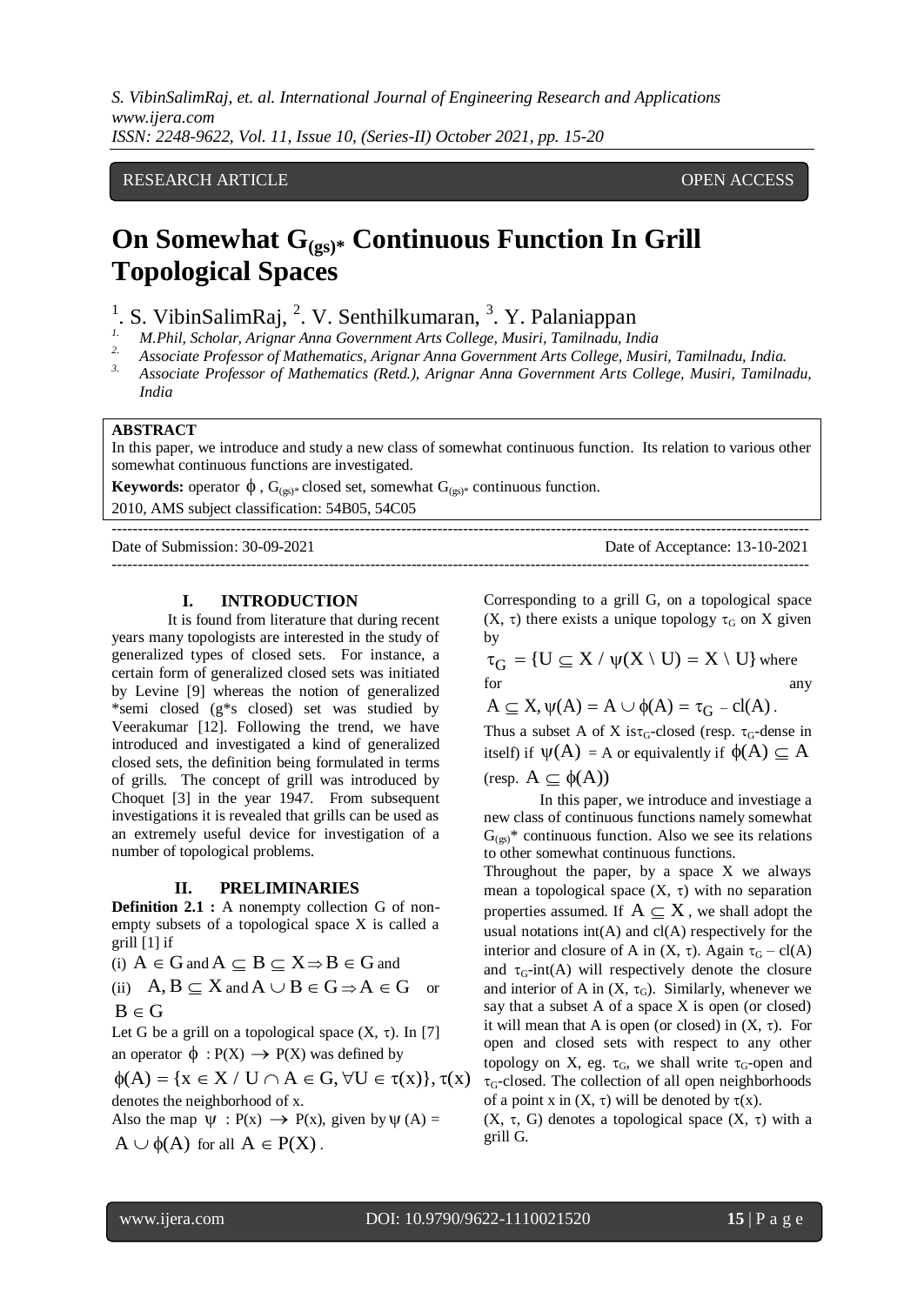**Definition 2.2:** Let  $(X, \tau)$  be a topological space. A subset A of X is said to be

(1) semiclosed if int cl(A)  $\subseteq$  A

(2) generalized closed (g closed) if  $cl(A) \subseteq U$ whenever  $A \subseteq U$  and U is open in X.

(3) generalized semi closed (gs closed) of scl  $A \subseteq U$  whenever  $A \subseteq U$  and U is open in X.

(4)  $\theta$ -closed if  $A = \theta$  cl A where cl A = {x X : cl(U) A ,

 $\forall U \in \tau$  and  $x \in U$  }

(5)  $\delta$ -closed if  $A = \delta$  cl A where cl A = {x X; int cl (U) A ,

 $\forall U \in \tau$  and  $x \in U$  }

The complements of the above closed sets are respective open sets.

**Definition 2.3:**A subset A of a topological space (X,  $\tau$ ) is said to be (gs)\* closed set if cl(A)  $\subseteq U$ 

whenever  $A \subseteq U$  and U is gs open.

The complement of the above closed set is respective open sets.

**Definition 2.4:** A function *f*:  $(X, \tau) \rightarrow (Y, \sigma)$  is said to be

(1) gs continuous if  $f<sup>1</sup>(U)$  is gs open in X, for every open set U of Y.

(2)  $\Theta$  continuous if  $f^{\text{-}1}(U)$  is  $\Theta$  open in X, for every open set U of Y.

(3)  $\delta$  continuous if  $f^{-1}(U)$  is  $\delta$  -open in X for every open set U of Y.

**Definition 2.5:Let**  $(X, \tau)$  and  $(Y, \sigma)$  be topological spaces. A function  $f: (X, \tau) \to (Y, \sigma)$  is called

(1) Somewhat continuous if for every  $U \in \sigma$ and  $f^{-1}(U) \neq \phi$ , there exists an open set V in X such that

 $V \neq \phi$  and  $V \subseteq f^{-1}(U)$ 

(2) Somewhat gs continuous if for every  $U \in \sigma$ and  $U \neq \phi$  there exists gs open set V in X such that  $V \neq \phi$  and  $V \subseteq f^{-1}(U)$ 

(3) Somewhat  $\theta$  continuous if for every  $U \in \sigma$ and  $U \neq \phi$ , there exists a  $\theta$  open set V in X such that  $V \neq \phi$  and  $V \subseteq f^{-1}(U)$ 

(4) Somewhat  $\delta$  continuous if for every  $U \in \sigma$ and  $U \neq \phi$ , there exists a  $\delta$  open set V in X such that  $V \neq \phi$  and  $V \subseteq f^{-1}(U)$ 

(5) Somewhat  $_{(gs)}^*$  continuous if for every U  $\in$   $\sigma$  and U  $\neq$   $\phi$ , there exists a <sub>(gs)</sub>\* open set V in X such that  $V \neq \phi$  and  $V \subseteq f^{-1}(U)$ .

# **III. SOMEWHAT G(gs)\*CONTINUOUS FUNCTION**

**Definition 3.1:**Let  $(X, \tau, G)$  and  $(Y, \sigma)$  be any two topological spaces. A function  $f: X \to Y$  is said to be somewhat  $G_{(gs)}^*$  continuous if for every  $U \in \sigma$ and  $f^{-1}(U) \neq \phi$ , there exists  $G_{(gs)}^*$  open set V in X such that the such that that  $\mathbf{t}$  that that  $\mathbf{t}$  $V \neq \phi$ and  $V \subseteq f^{-1}(U)$ 

**Example 3.2:** Let  $X = \{a, b\} = Y$  $\tau = {\phi, X}, \sigma = {\phi, {a}, Y}$  $G = \{\{a\}, X\}$ Define  $f = (X, \tau, G) \rightarrow (Y, \sigma)$  to be the identity function.

*f* is somewhat  $G_{(gs)}^*$  continuous.

## **Theorem 3.3:**

(1) Every somewhat continuous function is somewhat  $G_{(gs)}^*$  continuous.

(2) Every somewhat gs continuous function is somewhat  $G_{(gs)}^*$  continuous.

(3) Every somewhat  $\theta$  continuous function is somewhat  $G_{(gs)}^*$  continuous.

(4) Every somewhat  $\delta$  continuous function is somewhat  $G_{(gs)}^*$  continuous.

(5) Every somewhat (gs)\* continuous function is somewhat  $G_{(gs)}^*$  continuous.

**Proof:** Obvious.

The converse of the above statements neednot be true can be seen from the following example.

**Example 3.4:**Let  $X = \{a, b, c\}, \tau = \{\phi, \{a\}, \{a, b\},\}$  $X{ } G = {\{a, b\}, X\}$ Define  $f : (X, \tau, G) \rightarrow (X, \tau)$  by  $f(a) = c, f(b) = b, f$  $(c) = a$ .

*f* is somewhat  $G_{(gs)}^*$  continuous but not somewhat continuous as there exists no open set  $V \neq \phi$  in X such that  $V \subseteq f^{-1}(\{a\}) = \{c\}$ 

# **Example 3.5:**Refer example 3.4

*f* is somewhat  $G_{(gs)}^*$  continuous but not somewhat gs continuous as there exists no gs open set  $V \neq \phi$  such that  $V \subseteq f^{-1}(\{a\}) = \{c\}$ 

**Example 3.6:** Let  $X = \{a, b, c\}, \tau = \{\phi, \{a\}, X\}, G =$  $\{ \{b, c\}, X\}$ 

Let  $f: (X, \tau, G) \to (X, \tau)$  be the identity function *f* is somewhat  $G_{(gs)}^*$  continuous but not somewhat  $\theta$ continuous as there exists as there exists no  $\theta$  open set  $V \neq \phi$  in X such that  $V \subseteq f^{-1}(\{a\}) = \{a\}$ 

## **Example3.7:**Refer example 3.6

*f* is somewhat  $G_{(gs)}^*$  continuous but not somewhat  $\delta$ continuous as there exists to  $\delta$  open set V  $\neq \phi$  in X such that  $V \subseteq f^{-1}(\{a\}) = \{a\}$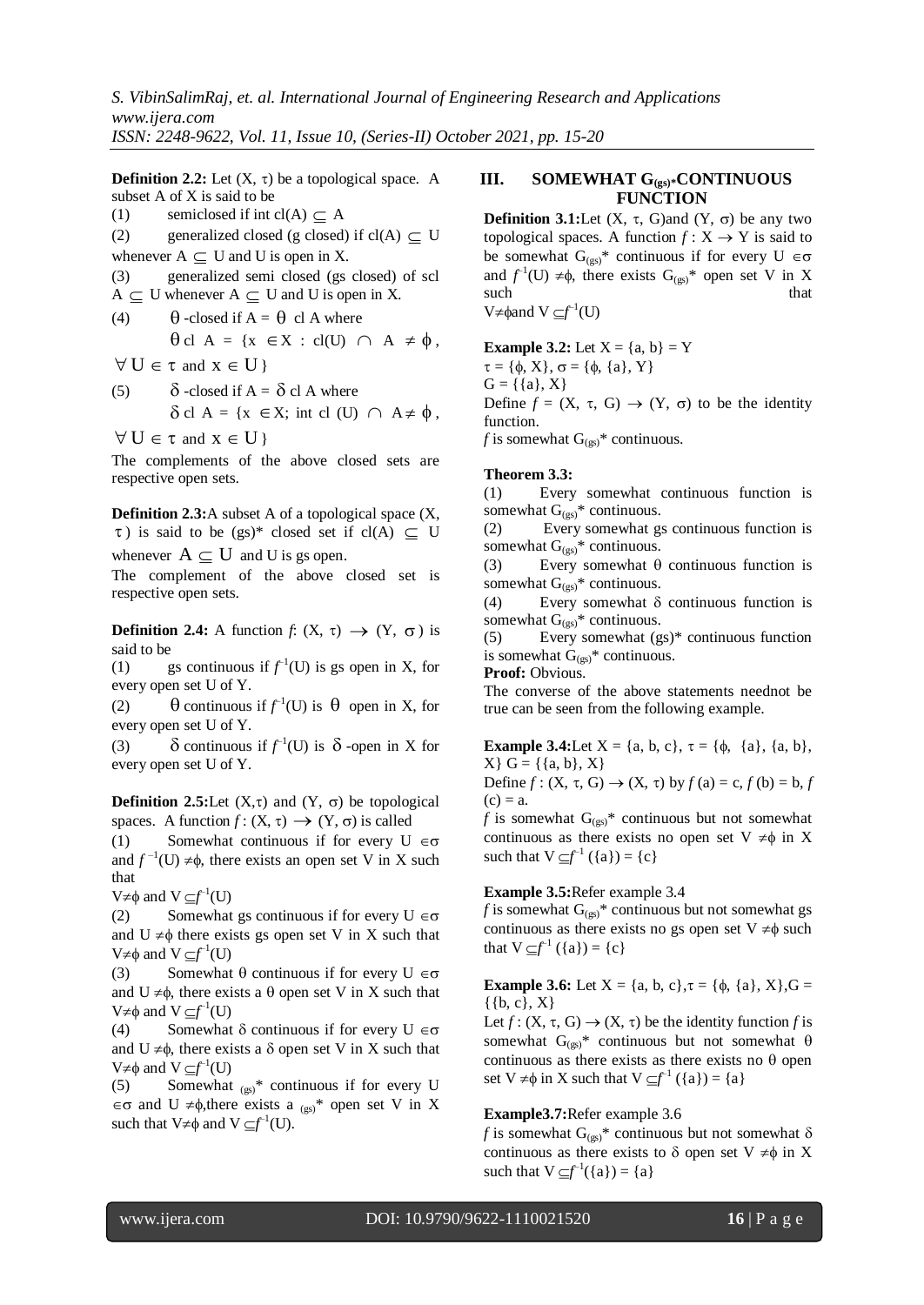**Example 3.8:** Refer example 3.6

Define *f* to be *f* (a) = b, *f* (b) = c,  $f(c) = a$  *f* is somewhat  $G_{(gs)}^*$  continuous but not somewhat  $(gs)^*$ continuous as there exists no (gs)\* open set  $V \neq \phi$  in X such that  $V \subseteq f^{-1}(\{a\} = \{c\})$ 

**Theorem 3.9:**Let  $f = (X, \tau, G) \rightarrow (Y, \sigma)$  and  $g : (Y, \tau, G) \rightarrow (Y, \sigma, G)$  $\sigma$ )  $\rightarrow$  (Z,  $\eta$ ) be any two functions. If *f* is somewhat  $G_{(gs)}^*$  continuous and g is continuous function then  $g \circ f$  is somewhat  $G_{(gs)}^*$  continuous.

**Proof:** Let  $U \in \eta$ . Let  $g^{-1}(U) \neq \phi$ . As  $U \in \eta$  and g is continuous,  $g^{-1}(U) \in \sigma$ . Suppose  $f^{-1}g^{-1}(U) \neq \phi$ . Since by hypothesis  $f$  is somewhat  $G_{(gs)}^*$  continuous function, there exists a  $G_{(gs)}^*$  open set V such that V  $\neq$  $\phi$  and  $V \subseteq f^{-1}g^{-1}(U)$ That is  $V \subseteq (g \circ f)^{-1}(U)$ 

This completes the proof.

**Remark 3.10:** In the above theorem, if *f* is continuous, and g is somewhat  $G_{(gs)}^*$  continuous, then it is not necessary that  $g \circ f$  is somewhat  $G_{(gs)}^*$ continuous. The following example serves the purpose.

**Example 3.11 :**Let  $X = \{a, b\}$ ,  $\tau = \{\phi, X\}$ ,  $G =$  $\{\{\mathfrak{b}\}, X\}, \sigma = \{\phi, X\}, G' = \{\{\mathfrak{a}\}, X\}, \eta = \{\phi, \{\mathfrak{a}\},$ X}

Let  $f: (X, \tau, G) \rightarrow (X, \sigma)$  be identity function  $g: (X, \tau, G)$  $\sigma$ ,  $G'$   $\rightarrow$   $(X, \eta)$  be identity function.

*f* is continuous g is somewhat  $G_{(gs)}^*$  continuousg o *f* is not  $G_{(gs)}^*$  continuous as there exists no  $G_{(gs)}^*$ open set  $V \neq \phi$  in  $(X, \tau, G)$  such that  $V \subseteq (g \circ f)^{-1}$  $({a}) = {a}$ 

**Definition 3.12:**Let M be a subset of a topological space  $(X, \tau, G)$ . Then M is said to be  $G_{(gs)}^*$  dense in X, if there is no proper  $G_{(gs)}^*$  closed set C in X such that  $M \subset C \subset X$ .

**Theorem 3.13:**Let  $f : (X, \tau, G) \rightarrow (Y, \sigma)$  be a surjective function. Then the following are equivalent.

(i)  $f$  is somewhat  $G_{(gs)}^*$  continuous function.

(ii) If C is closed subset of Y such that  $f^{\text{-}1}(C) \neq$ X, then there is a proper  $G_{(gs)}^*$  closed subset D of X such that  $D \supseteq f^{-1}(C)$ 

(iii) If M is  $G_{(gs)}^*$  dense subset of X, then  $f(M)$ is a dense subset of Y.

**Proof:** (i)  $\Rightarrow$  (ii)

Let C be a closed subset of Y such that  $f^{-1}(C) \neq X$ . Then Y – C is open in Y such that  $f^{-1}(Y - C) = X$  $f^{-1}(C) \neq \phi$ . By hypothesis (i) there exists a  $G_{(gs)}^*$ open set V in X such that  $V \neq \phi$  and  $V \subseteq f^{-1}(Y - C) =$ 

 $X - f^{-1}(C)$ . This implies  $X - V \supseteq f^{-1}(C)$  and  $X - V =$ D is  $G_{(gs)}^*$  closed in X. This proves (ii)

 $(ii) \Rightarrow (iii)$ 

Let Mbe  $G_{(gs)}^*$  dense in X. We have to show  $f(M)$  is dense in Y. Suppose not, then there exists a proper closed set C in Y such that  $f(M) \subseteq C \subseteq Y$ . Clearly *f*  ${}^{1}(C) \neq X$ . Hence by (ii), there exists a proper  $G_{(gs)}^*$ closed set D such that  $M \subseteq f^{-1}(C) \subseteq D \subseteq X$ .

This contradicts the fact that M is  $G_{(gs)}^*$  dense in X. Hence (iii)

$$
(iii) \Rightarrow (ii)
$$

Suppose that (ii) is not true. This means there exists a closed set C in Y such that  $f^1(C) \neq X$ . But there is no proper  $G_{(gs)}^*$  closed set D in X such that  $f^{\text{-}1}(C) \subseteq$ D. This means  $f^{-1}(C)$  is  $G_{(gs)}^*$  dense in X. But in (iii)

 $f(f^{-1}(C)) = C$  must be dense in Y, which is a contradiction to the choice of C

 $(ii) \Rightarrow (i)$ 

Let  $U \in \sigma$  and  $f^{-1}(U) \neq \phi$ . Then Y – U is closed and *f*  $-1(Y-U) = X - f^{-1}(U) \neq X.$ 

By hypothesis of (ii), there exists a proper  $G_{(gs)}^*$ closed set D such that  $D \supseteq f^{-1}(Y - U)$ . This implies  $X - D \subseteq f^{-1}(U)$  and  $X - D$  is  $G_{(gs)}^*$  open and  $X - D$  $\pm$   $\phi$ 

**Theorem 3.14:**Let  $(X, \tau, G)$  and  $(Y, \sigma)$  be any two topological spaces, A be an open set in X and  $f: (A, \tau/A) \rightarrow (Y, \sigma)$  be somewhat  $G_{(gs)}^*$  continuous function such that  $f(A)$  is dense in Y. Then any extension F of  $f$  is somewhat  $G_{(gs)}^*$  continuous function.

**Proof:** Let U be any open set in  $(Y, \sigma)$  such that F  $\mathbf{1}^1(\mathbf{U}) \neq \emptyset$ . Since  $f(\mathbf{A}) \subseteq \mathbf{Y}$  is dense in Y and  $\mathbf{U} \cap f(\mathbf{A})$  $\neq \phi$ , it follows that  $F^{-1}(U) \cap A \neq \phi$ . That is  $f^{-1}(U) \cap A$  $A \neq \phi$ . Hence by hypothesis on *f*, there exists a  $G_{(gs)}^*$ open set V in A such that  $V \neq \phi$  and  $V \subseteq f^{-1}(U) \subseteq F$ <sup>1</sup>(U). This implies F is somewhat  $G_{(gs)}^*$  continuous function.

The intersection of two  $G_{(gs)}^*$  open sets need not in general a  $G_{(gs)}^*$  open set. But in the following theorem we assume the intersection of two  $G_{(gs)}^*$ open sets is  $G_{(gs)}^*$  open.

**Theorem 3.15:**Let  $(X, \tau, G)$  and  $(Y, \sigma)$  be any two topological spaces.  $X = A \cup B$ , where A and B are open sets in X.

 $f: (X, \tau, G) \rightarrow (Y, \sigma)$  be a function such that f/A and f/B are somewhat  $G_{(gs)}^*$  continuous function. Then *f* is somewhat  $G_{(gs)}^*$  continuous function.

**Proof:** Let U be any open set in  $(Y, \sigma)$  such that  $f^{-}$  $(1)(U) \neq \phi$ . Then  $(f/A^{-1})(U) \neq \phi$  or  $(f/B)^{-1}(U) \neq \phi$  or both  $(f/A)^{-1}(U) \neq \phi$  and  $(f/B)^{-1}(U) \neq \phi$ .

**Case:** 1 Let  $(f/A)^{-1}(U) \neq \emptyset$ 

Since  $f$  is somewhat  $G_{(gs)}^*$  continuous, there exists a  $G_{(gs)}^*$  open set V in A such that V  $\neq \phi$  and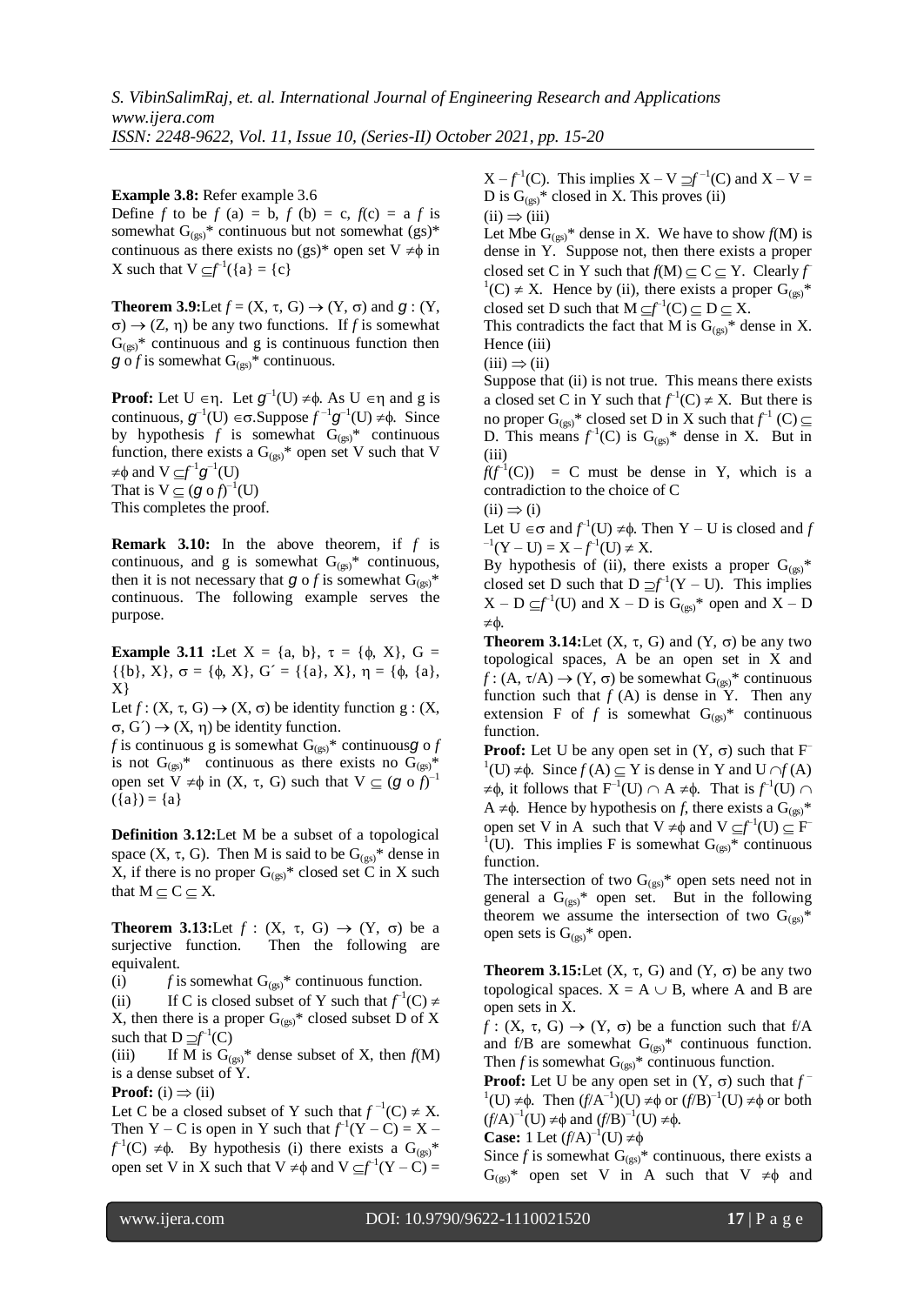$V \subseteq (f/A)^{-1}(U) \subseteq f^{-1}(U)$ . Since V is  $G_{(gs)}^*$  is open in A and A is open in X, V is  $G_{(gs)}^*$  open in X. Then *f* is somewhat  $G_{(gs)}^*$  continuous function.

Case 2 : Let  $(f/B)^{-1}(U) \neq \phi$ . The rest of the proof is similar to case : 1.

Case 3: Let  $(f/A)^{-1}(U) \neq \phi$  and  $(f/B)^{-1}(U) \neq \phi$ . The proof follows from both the cases 1 and 2 then *f* is somewhat  $G_{(gs)}^*$  continuous function.

**Definition3.16 :**A topological space X is to be  $G_{(gs)}^*$ separable, if there exists a countable subset B of X which is  $G_{(gs)}^*$  dense in X.

**Theorem 3.17:**If *f* is somewhat  $G_{(gs)}^*$  continuous function from X onto Y and if X is  $G_{(gs)}^*$  separable then Y is separable.

**Proof:**Let  $f: X \to Y$  be somewhat  $G_{(gs)}^*$  continuous function such that X is  $G_{(gs)}^*$  separable. Then by definition, there exist a countable subset B of X which is  $G_{(gs)}^*$  dense in X. Then by theorem 3.13,  $f(B)$  is dense in Y. Since B is countable,  $f(B)$  is also countable which is dense in Y. Hence Y is separable.

**Definition**  $3.18$  **:**If X is a set and  $\tau$  and  $\sigma$  are topologies for X, then  $\tau$  is said to be weakly equivalent to  $\sigma$ provided if  $U \in \tau$  and  $U \neq \phi$ , then there is an open set V in  $(X, \sigma)$  such that  $V \neq \phi$  and  $V \subseteq U$  and if  $U \in \sigma$  and  $U \neq \phi$ , then there is an open set V in  $(X, \tau, G)$  such that  $V \neq \emptyset$  and  $V \subset U$ .

**Definition3.19:**If X is a set and  $\tau$  and  $\sigma$  are topologies for X, then  $\tau$  is said to be  $G_{(gs)}^*$  weakly equivalent to oprovided if  $U \in \tau$  and  $U \neq \phi$ , then there is a  $G_{(gs)}^*$  open set V in  $(X, \tau, G)$  such that V  $\neq \phi$  and  $V \subseteq U$  and if  $U \in \sigma$  and  $U \neq \phi$  then there is a  $G_{(gs)}^*$  open set V in  $(X, \tau, G)$  such that  $V \neq \phi$  and V  $\subseteq U$ .

**Theorem 3.20:**Let  $f : (X, \tau, G) \rightarrow (Y, \sigma)$  be somewhat continuous function and let  $\tau^*$  be a topology for X, which is  $G_{(gs)}^*$  weakly equivalent to  $\tau$ . Then the function  $f : (X, \tau^*, G) \to (Y, \sigma)$  is somewhat  $G_{(gs)}^*$  continuous function.

**Proof:** Let U be any open sets in  $(Y, \sigma)$  such that  $f$  $f^1(U) \neq \emptyset$ . Since by hypothesis  $f : (X, \tau, G) \to (Y, \sigma)$ is somewhat continuous, by definition there exists an open set O in  $(x, \tau, G)$  such that  $O \neq \emptyset$  and  $O \subseteq f$ <sup>1</sup>(U). Since O is an open set in  $(X, \tau, G)$  such that O  $\neq \phi$  and since by hypothesis,  $\tau$  is  $G_{(gs)}^*$  weakly equivalent to  $\tau^*$  by definition, there exists a  $G_{(gs)}^*$ open set V in  $(X, \tau^*, G)$  such that  $V \neq \emptyset$  and  $V \subseteq O$  $\subseteq f^{-1}(U)$ . Thus for any open set U in  $(Y, \sigma)$  such that  $f^{-1}(U) \neq \phi$ , there exists a  $G_{(gs)}^*$  open set V in  $(X, \tau^*)$ ,

G) such that  $V \neq \phi$  and  $V \subseteq f^{-1}(U)$ . So *f*: (x,  $\tau^*$ , G)  $\rightarrow$  $(Y, \sigma)$  is somewhat  $G_{(gs)}^*$  continuous function.

**Theorem 3.21 :**Let  $f : (X, \tau, G) \rightarrow (Y, \sigma)$  be somewhat continuous surjection and let  $\sigma^*$  be a topology for Y, which is weakly equivalent to  $\sigma$ .

Then the function  $f : (X, \tau, G) \rightarrow (Y, \sigma^*)$  is somewhat  $G_{(gs)}^*$  continuous function.

**Proof:**Let U be any open set in  $(Y, \sigma^*)$  such that  $f$  $^1$ (U)  $\neq \phi$  which implies U  $\neq \phi$ . Since  $\sigma$  and  $\sigma^*$  are weakly equivalent, there exist an open set W in (Y,  $\sigma$ ) such that W  $\neq \phi$  and W  $\subseteq$  U. Now, W is an open set such that  $W \neq \phi$ . This implies  $f^{-1}(W) \neq \phi$  as *f* is a surjection. Now, by hypothesis,  $f: (X, \tau, G) \rightarrow (Y,$  $\sigma$ ) is somewhat  $G_{(gs)}^*$  continuous function. So, there exists a  $G_{(gs)}^*$  open set V in X such that  $V \neq \phi$ and  $V \subseteq f^{\perp}(W)$ . Now,  $W \subseteq U$  implies  $f^{\perp}(W) \subset f$ <sup>1</sup>(U). So, we have  $V \subseteq f^{-1}(U)$ , which implies *f*: (X,  $\tau$ , G)  $\rightarrow$  (Y,  $\sigma^*$ ) is somewhat  $G_{(gs)}^*$  continuous function.

**Definition 3.22:**A function *f*: (X,  $\tau$ )  $\rightarrow$  (Y,  $\sigma$ , G) is said to be somewhat  $G_{(gs)}^*$  open function provided that for  $U \in I$  and  $U \neq \phi$ , there exists a  $G_{(gs)}^*$  open set V in Y such that  $V \neq \phi$  and  $V \subseteq f(U)$ .

**Example 3.23:**Let  $X = \{a, b, c\}, \tau = \{\phi, \{a\}, \{a, b\},\}$  $X} G = \{\{a\}, \{a,b\}, \{a,c\}, X\}$ 

Define  $f: (X, \tau) \to (X, \tau, G)$  to be identify function *f* is somewhat  $G_{(gs)}^*$  open function.

## **Theorem 3.24:**

(1) Every somewhat open function is somewhat  $G_{(gs)}^*$  open.

(2) Every somewhat (gs) open function is somewhat  $G_{(gs)}^*$  open.

(3) Every somewhat  $\tau_G$  open function is somewhat  $G_{(gs)}$ <sup>\*</sup> open.

(4) Every somewhat  $_{(gs)}^*$  open function is somewhat  $G_{(gs)}^*$  open.

(5) Every somewhat  $\theta$  open function is somewhat  $G_{(gs)}^*$  open.

(6) Every somewhat  $\delta$  open function is somewhat  $G_{(gs)}^*$  open.

#### **Proof:** Obvious.

Converse of the above statements need not be true can be seen from the following examples.

**Example 3.25:**Refer example 3.6

Define  $f : (X, \tau) \rightarrow (X, \tau, G)$  by  $f(a) = b, f(b) = c, f$  $(c) = a$ 

*f* is somewhat  $G_{(gs)}$ <sup>\*</sup> open but not somewhat open as, there exists no open  $V \neq \phi$  in X such that  $V \subseteq f({a}) = {b}$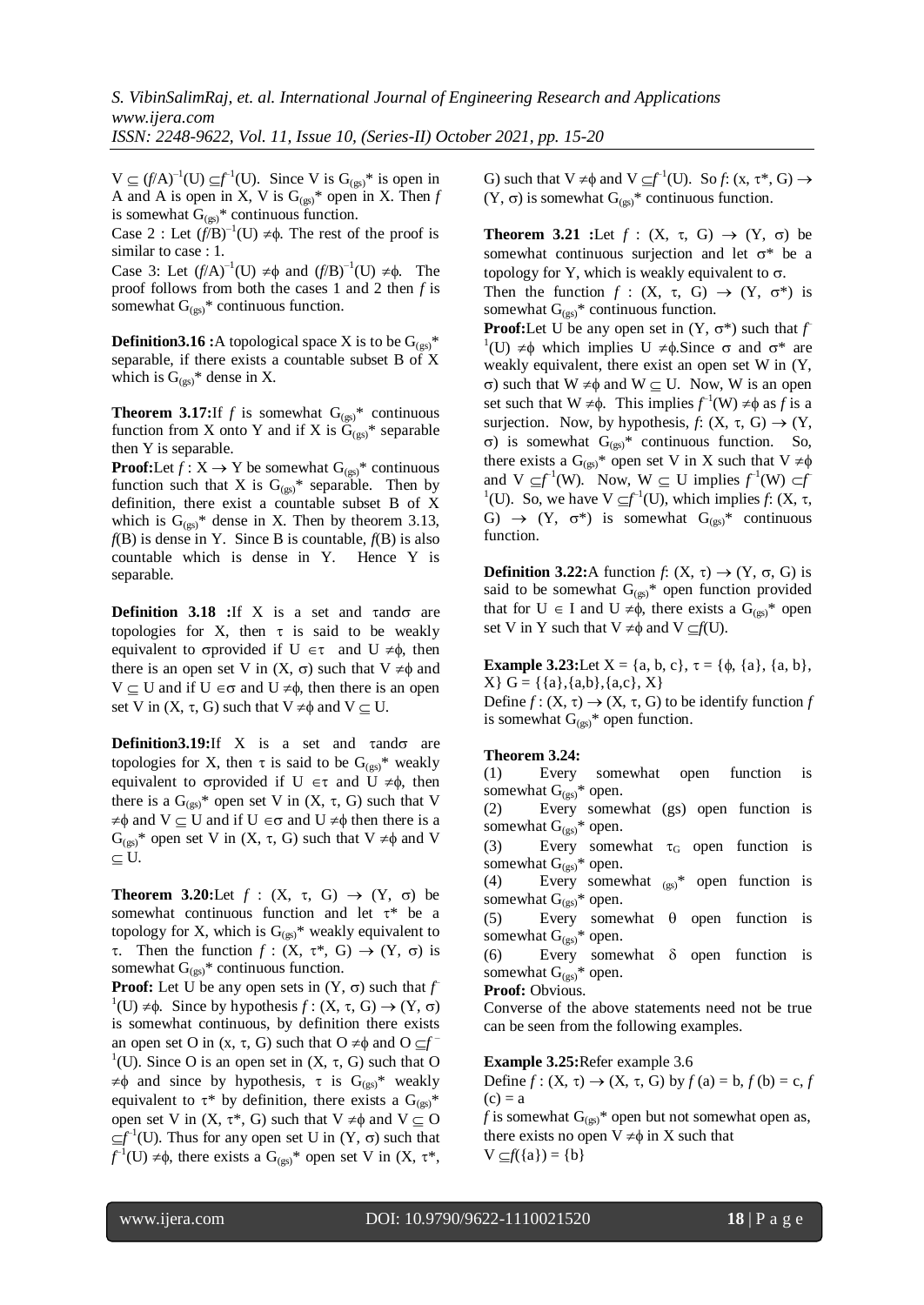**Example 3.26:**Let  $X = \{a, b, c\}, \tau = \{\phi, \{a, b\}, X\}$  $G = \{\{c\}, \{a,c\}, \{b,c\}, X\}$ Define  $f: (X, \tau) \rightarrow (X, \tau, G)$  by  $f(a) = c, f(b) = c$ ,

 $f(c) = b$ *f* is somewhat  $G_{(gs)}^*$  open but not somewhat gs open as there exists no gs open set  $V \neq \phi$  in X such that  $V \subseteq f({a, b}) = {c}$ 

#### **Example 3.27:**Let  $X = \{a, b, c\}$

 $\tau = {\phi, \{a, b\}, \{X\}}$  G =  $\{\{a\},\{b\},\{c\},\{a,b\},\{a,c\},\{b,c\},\,X\}$ Define *f*:  $(X, \tau) \rightarrow (X, \tau, G)$  by  $f(a) = a, f(b) = a$ ,  $f(c) = b$ 

*f* is somewhat  $G_{(gs)}^*$  open but not somewhat  $\tau_G$  open as there exists no  $\tau$ <sup>G</sup> open set  $V \neq \phi$  in X such that V  $\subset f({a, b}) = {a}$ 

## **Example 3.28:**Refer example 3.6

Define  $f$  by  $f$  (a) = c,  $f$  (b) = b,  $f$  (c) = a *f* is somewhat  $G_{(gs)}^*$  continuous but not somewhat  $(gs)$ <sup>\*</sup> continuous as there exists no  $(gs)$ <sup>\*</sup> open set  $V \neq \phi$  in X such that  $V \subseteq f({a}) = {c}$ 

#### **Example 3.29:**Refer example 3.6

Define  $f : (X, \tau) \to (X, \tau, G)$  to be the identity function.

*f* is somewhat  $G_{(gs)}^*$  open but not somewhat  $\theta$  open as there exists no  $\theta$  open set  $V \neq \phi$  such that  $V \subseteq f (a) = \{a\}$ 

#### **Example 3.30:**Refer example 3.6

Definef :(X,  $\tau$ )  $\rightarrow$  (X,  $\tau$ , G) to be the identity function *f* is somewhat  $G_{(gs)}^*$  open but not somewhat  $\delta$  open as there exists no  $\delta$  open set V $\neq \phi$  such that V  $\subseteq f(a) = \{a\}$ 

**Theorem 3.31:**If  $f : (X, \tau) \rightarrow (Y, \sigma)$  is an open map and  $g: (Y, \sigma) \rightarrow (Z, \eta, G)$  is somewhat  $G_{(gs)}^*$  open map, then  $g \circ f : (X, \tau) \to (Z, \eta, G)$  is somewhat  $G_{(gs)}^*$  open map.

**Proof:** Let  $U \in \tau$  Suppose that  $U \neq \phi$ .

Since *f* is an open map *f* (U) is open and *f* (U)  $\neq \phi$ . Since g is somewhat  $G_{(gs)}^*$  open map and  $f(U) \in \sigma$ such that  $f(U) \neq \phi$ , there exists  $G_{(gs)}^*$  open set  $V \in$  $(Z, \eta, G)$  such that  $V \subseteq g(f(U))$ , which implies  $g \circ f$ is somewhat  $G_{(gs)}^*$  open.

**Theorem 3.32:**If  $f : (X, \tau) \rightarrow (Y, \sigma, G)$  is a bijection, then the following are equivalent.

(1)  $f$  is somewhat  $G_{(gs)}^*$  open map.

(2) If C is a closed subset of X such that  $f(C) \neq$ Y, then there exists a  $G_{(gs)}^*$  closed subset D of Y such that  $D \neq Y$  and  $D \supseteq f(C)$ **Proof:**(1)  $\Rightarrow$  (2)

Let C be any closed subset of X such that  $f(C) \neq Y$ . Then  $X - C$  is open in X and  $X - C \neq \emptyset$ . Since f is somewhat  $G_{(gs)}^*$  open, there exists a  $G_{(gs)}^*$  open set  $V \neq \phi$  in Y such that  $V \subseteq f(X - C)$ . Put  $D = Y - V$ . Clearly D is  $G_{(gs)}^*$  closed in Y. Let us prove  $D \neq Y$ . For if  $D = Y$ , then  $V = \phi$  a contradiction.

Since  $V \subseteq f (X - C)$ ,  $D = Y - V \supseteq Y - [f(X - C)]$ *f*(C)]

 $(2) \Rightarrow (1)$ 

Let U be any nonempty open set in X. Put  $C = X -$ U. Then C is a closed subset of X and  $f(X - U) =$  $f(C) = Y - f(U)$  implies  $f(C) \neq Y$ . So, by (2), there is a  $G_{(gs)}^*$  closed subset D of Y such that  $D \neq Y$  and  $f(C) \subset D$ . Put  $V = Y - D$ .

Clearly V is  $G_{(gs)}^*$  open and  $V \neq \phi$ . Further,  $V = Y D \subseteq Y - f(C) = Y - [Y - f(U)] = f(U).$ 

**Theorem 3.33:**Let  $f : (X, \tau) \rightarrow (Y, \sigma, G)$  be somewhat  $G_{(gs)}^*$  open function and A be any open subset of X. Then  $f/A : (A, \tau/A) \rightarrow (Y, \sigma, G)$  is also somewhat  $G_{(gs)}^*$  open function.

**Poof:** Let  $U \in \tau/A$  such that  $U \neq \phi$ . Since U is open in A and A is open in  $(X, \tau)$ , U is open in  $(X, \tau)$ . Since by hypothesis  $f : (X, \tau) \rightarrow (Y, \sigma, G)$  is somewhat  $G_{(gs)}^*$  open function, there exists a  $G_{(gs)}^*$ open set V in Y such that  $V \neq \phi$  and  $V \subseteq f(U)$ . Thus for any open set U in  $(A, \tau/A)$  with U  $\neq \phi$ , there exists a  $G_{(gs)}^*$  open set V in Y such that  $V \neq \phi$  and V  $\subseteq$  (*f*/A) (U). This implies *f*/A is somewhat  $G_{(gs)}^*$ open function.

**Theorem 3.34:** Let  $(X, \tau)$  and  $(Y, \sigma, G)$  be any two topological spaces and  $X = A \cup B$ , where A and B are open subsets of X and  $f: (X, \tau) \rightarrow (Y, \sigma, G)$  be a function such that  $f/A$  and  $f/B$  are somewhat  $G_{(gs)}^*$ open. Then *f* is also somewhat  $G_{(gs)}^*$  open function.

**Proof:** Let U be any open subset of  $(X, \tau)$  such that  $U \neq \phi$ . Since  $X = A \cup B$ , either  $A \cap U \neq \phi$  or  $B \cap U$  $\neq \phi$  or both A  $\cap$  U  $\neq \phi$  andB  $\cap$  U  $\neq \phi$ . Since U is open in  $(X, \tau)$ ,  $U \cap A$  is open is  $(X, \tau/A)$  and  $U \cap B$ is open in  $(X, \tau/B)$ 

**Case :** 1 Suppose that  $U \cap A \neq \emptyset$ ,  $U \cap A$  is open in  $\tau$ /A. Since by hypothesis,  $f/A$  is somewhat  $G_{(gs)}^*$ open function, there exists a  $G_{(gs)}^*$  open set V in (Y,  $\sigma$ , G) such that V  $\neq \phi$  and V  $\subseteq f(U \cap A) \subseteq f(U)$ . This implies *f* is somewhat  $G_{(gs)}^*$  open function.

**Case :** 2 Suppose that  $U \cap B \neq \emptyset$ . The rest of the proof is same as case : 1.

**Case :** 3 Suppose that  $U \cap A \neq \emptyset$  and  $U \cap B \neq \emptyset$ . Then *f* is obviously somewhat  $G_{(gs)}^*$  open function from case 1 and case 2.